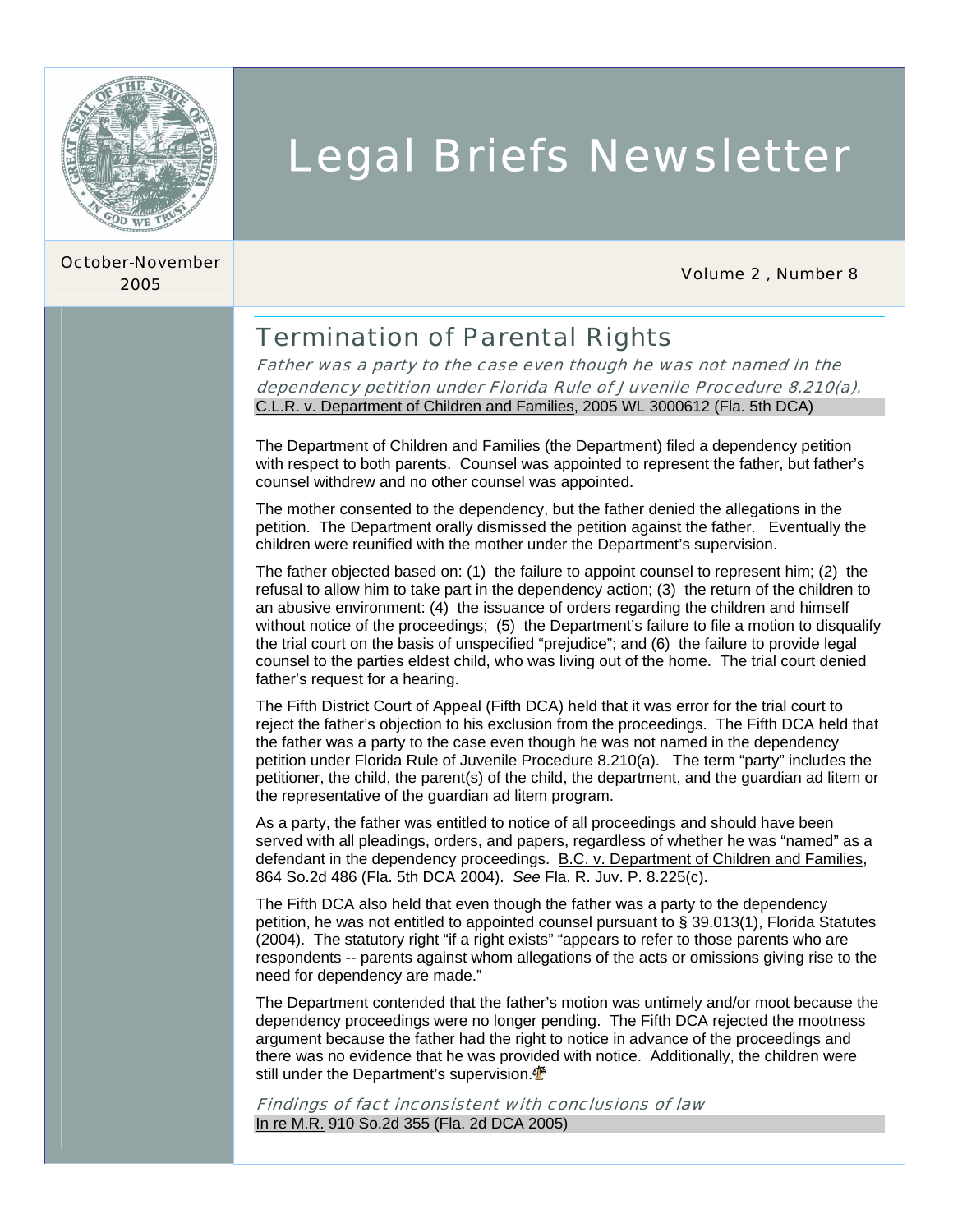The Department of Children and Family Services (the Department) appealed a final order denying the Department's petition for termination of the parental rights. The Department petitioned the trial court to terminate parental rights (TPR) pursuant to § 39.806(1)(e), Florida Statutes (2004). The case manager testified that the mother had not complied with the case plan, was financially unstable, lacked consistent contact with the Department, and had poor parenting skills. However, the trial court denied the TPR petition. The trial court included its findings of fact (non-compliance, etc.) but the findings of fact were inconsistent with the trial court's conclusions of law. Thus, the Second District Court of Appeal (Second DCA) was unable to review the issues on appeal.

The Second DCA vacated the order and remanded for the entry of a new order. $\mathbf{\Phi}$ 

#### Findings of fact and conclusions of law are essential Department of Children and Families v. J.H. 907 So.2d 1275 (Fla. 5th DCA 2005)

Department of Children and Families (the Department) filed a termination of parental rights (TPR) petition. The trial court denied the petition, and ordered that children be returned to the parents' custody in another state.

The Department argued that the return of the children to another state was in violation of the Interstate Compact on the Placement of Children, which requires the receiving state's approval of the placement. No approval was provided in this case. Second, the Department argued that the order lacked findings of facts and conclusions of law. Further, the dispositional provisions of the order appear internally inconsistent. *See* § 39.811(1), Fla. Stat. (2004).Finally, the transcript was not accurate and the tape of the adjudicatory hearing was unintelligible and useless for preparation of a transcript.

The Fifth District Court of Appeal (Fifth DCA) held that for there to be meaningful appellate review of a trial court's determination not to terminate parental rights, findings of fact and conclusions of law are essential. [Department of Children and Family Services v. A.D., 904](http://web2.westlaw.com/find/default.wl?rs=WLW5.11&serialnum=2006563250&tf=-1&db=735&tc=-1&fn=_top&mt=Westlaw&vr=2.0&sv=Split&rp=%2ffind%2fdefault.wl&findtype=Y)  [So.2d 480 \(Fla. 1st DCA 2005\)](http://web2.westlaw.com/find/default.wl?rs=WLW5.11&serialnum=2006563250&tf=-1&db=735&tc=-1&fn=_top&mt=Westlaw&vr=2.0&sv=Split&rp=%2ffind%2fdefault.wl&findtype=Y); [Department of Children and Family Services v. M.J., 889](http://web2.westlaw.com/find/default.wl?rs=WLW5.11&serialnum=2005812965&tf=-1&db=735&tc=-1&fn=_top&mt=Westlaw&vr=2.0&sv=Split&rp=%2ffind%2fdefault.wl&findtype=Y)  [So.2d 986 \(Fla. 4th DCA 2004\).](http://web2.westlaw.com/find/default.wl?rs=WLW5.11&serialnum=2005812965&tf=-1&db=735&tc=-1&fn=_top&mt=Westlaw&vr=2.0&sv=Split&rp=%2ffind%2fdefault.wl&findtype=Y)

The Fifth DCA held that "given all the circumstances present, including the lack of findings, the lack of an adequate record, the obvious error in failing to comply with the Interstate Compact and the passage of time, we conclude that the order must be quashed and another adjudicatory hearing should be conducted with proper findings made."  $\mathbf{\Phi}$ 

### **Dependency**

No willful parental abuse, neglect, or impairment of the children's health A.G. v. Department of Children and Family Services, 2005 WL 2993839 (Fla. 3d DCA).

The parent inadvertently drove the child into an area where the child believed the person who molested her lived. The incident evoked upsetting memories. A therapist testified that the child's counseling program had suffered a setback.

The Third District Court of Appeal held that it was error to find child dependent as to father where there was absence of evidence of willful parental abuse or neglect or impairment of the child's health.  $\frac{4}{3}$ 

Dependency adjudication deficient for failure to include findings of fact Department of Children and Families v. P.C, 2005 WL 2838231 (Fla.1st DCA)

Even when a parent consents to dependency, the rule provides that the court must make written "findings of fact specifying the act or acts causing dependency, by whom committed, and facts on which the findings are based." The First District Court of Appeal found that dependency adjudication was deficient for failure to include findings of fact required by rule even when the parent consented to dependency.  $\mathbf{\Phi}$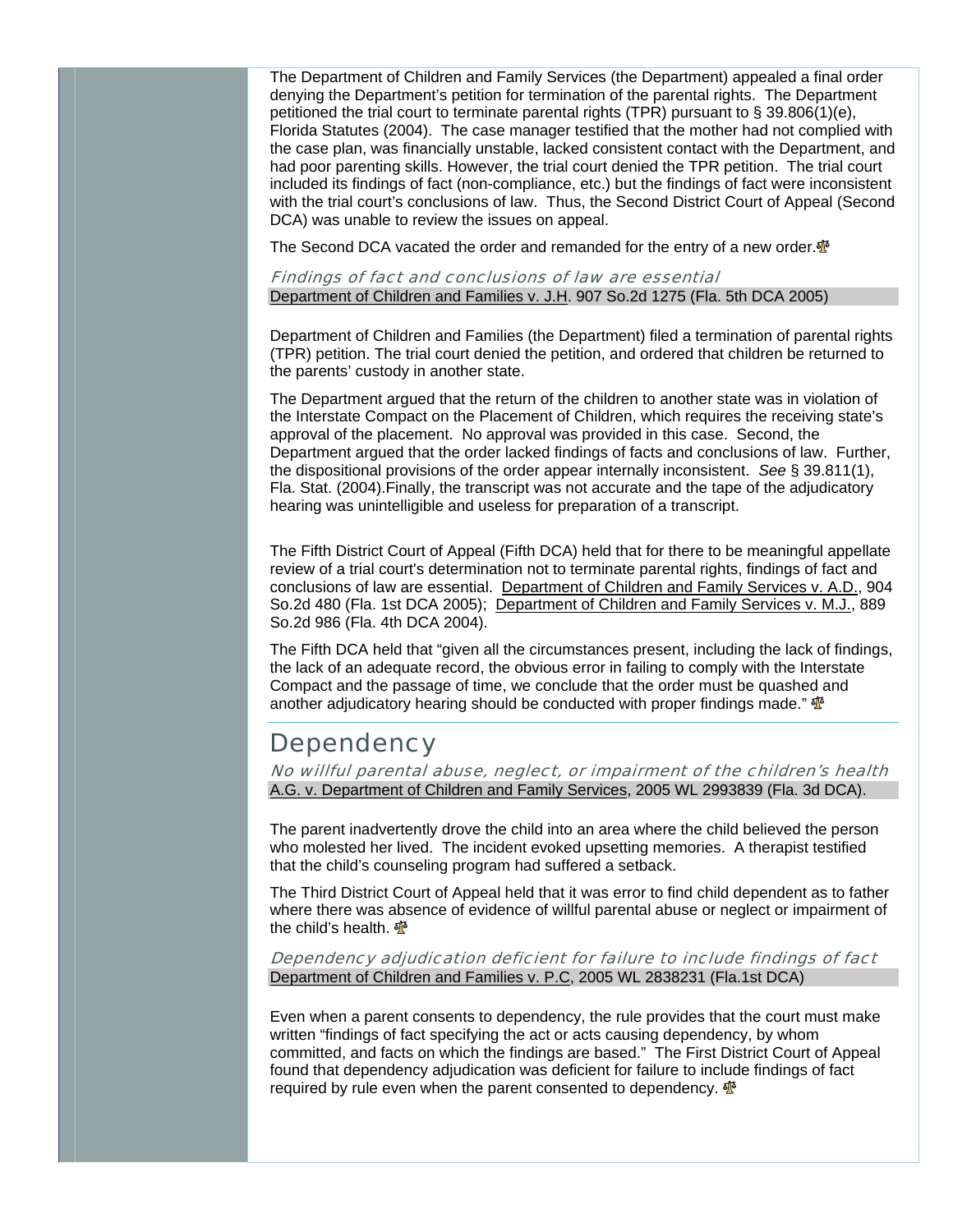### Appellate Procedure

Failure to timely file Department of Children and Families v. McShea, 2005 WL 2806315 (Fla. 5th DCA)

The trial court ordered the Department of Children and Families (the Department) to pay the child's maternal grandmother relative caregiver funds retroactive to when the child was placed with the grandmother. The Department appealed the order.

Three months later the trial court conducted a hearing on the Department's pending motion for rehearing. The Department argued that the order awarding the grandmother relative caregiver funds was improper because the court could not order "the executive branch to issue funds" without violating the separation of powers doctrine. The trial court rejected the argument, but after the court was advised that the mother had not moved out of the grandmother's house. The trial court stated that the relative caregiver funds had to be paid only as of the date the mother moved out the grandmother's house. The Department filed a notice of appeal within 30 days of the order.

The Fifth District Court of Appeal (Fifth DCA) dismissed the Department's appeal for lack of jurisdiction because the Department failed to timely file its notice of appeal. The notice of appeal was not held within 30 days of the original order to pay the relative caregiver funds. Further, the Fifth DCA held that the Department's motion for rehearing did not toll time for filing the notice of appeal.

(Torpy, J., dissenting). The notice of appeal was timely filed as the first order for relative caregiver funds was materially changed during the hearing for the Department's Motion for Rehearing. The trial court materially changed the order when the court changed the retroactive relative caregiver funds from the date the child was placed with the grandmother to the date that the mother moved out of grandmother's house. Therefore, the date at issue should be the date the order was materially changed. St. Moritz Hotel v. Daughtry, 249 So.2d 27, 28 (Fla.1971).

### Immigration, Dependency, & Abandonment

Orphaned alien child living in the state without any legal custodian or caregiver legally responsible for his welfare was dependent. § 39.01(14)(e).

F.L.M. v. Department of Children and Families, State of Fla., 2005 WL 2861560 (Fla. 4th DCA)

The trial court denied the dependency petition for an orphaned alien juvenile that had no caregiver legally responsible for his welfare in the United States. The Fourth District Court of Appeal (Fourth DCA) held that the child was dependent.

The orphaned alien juvenile sought to be declared dependent so he would be able to apply to the U.S. Attorney General for a residency work permit. The child sought dependency in order to seek legal residency in the U.S. under the federal special immigrant juvenile visa program. During the hearing, the Department of Children and Families (the Department) responded to the court that the child fit within the meaning of abandoned. The judge ordered counsel to submit the dependency order, but later would not sign it.

*Jurisdiction*. The Fourth DCA concluded that the trial judge thought he lacked jurisdiction to sign the order, without the Attorney General's consent, that he had earlier directed counsel to submit declaring the child dependent. The Fourth DCA held that the trial court erred. The federal statute affording children special immigration status precludes the state court from declaring an alien juvenile dependent only if the Attorney General has *actual* or *constructive* custody of the child. The Attorney General did not have custody of the child in this case. Therefore, the trial court had jurisdiction to declare the child dependent.

*The Department waived alleged procedural defects*. The Department argued to the Fourth DCA that the several legal deficiencies stood in the way of reversal. The Fourth DCA held that the Department waived all the alleged procedural defects by failing to assert them at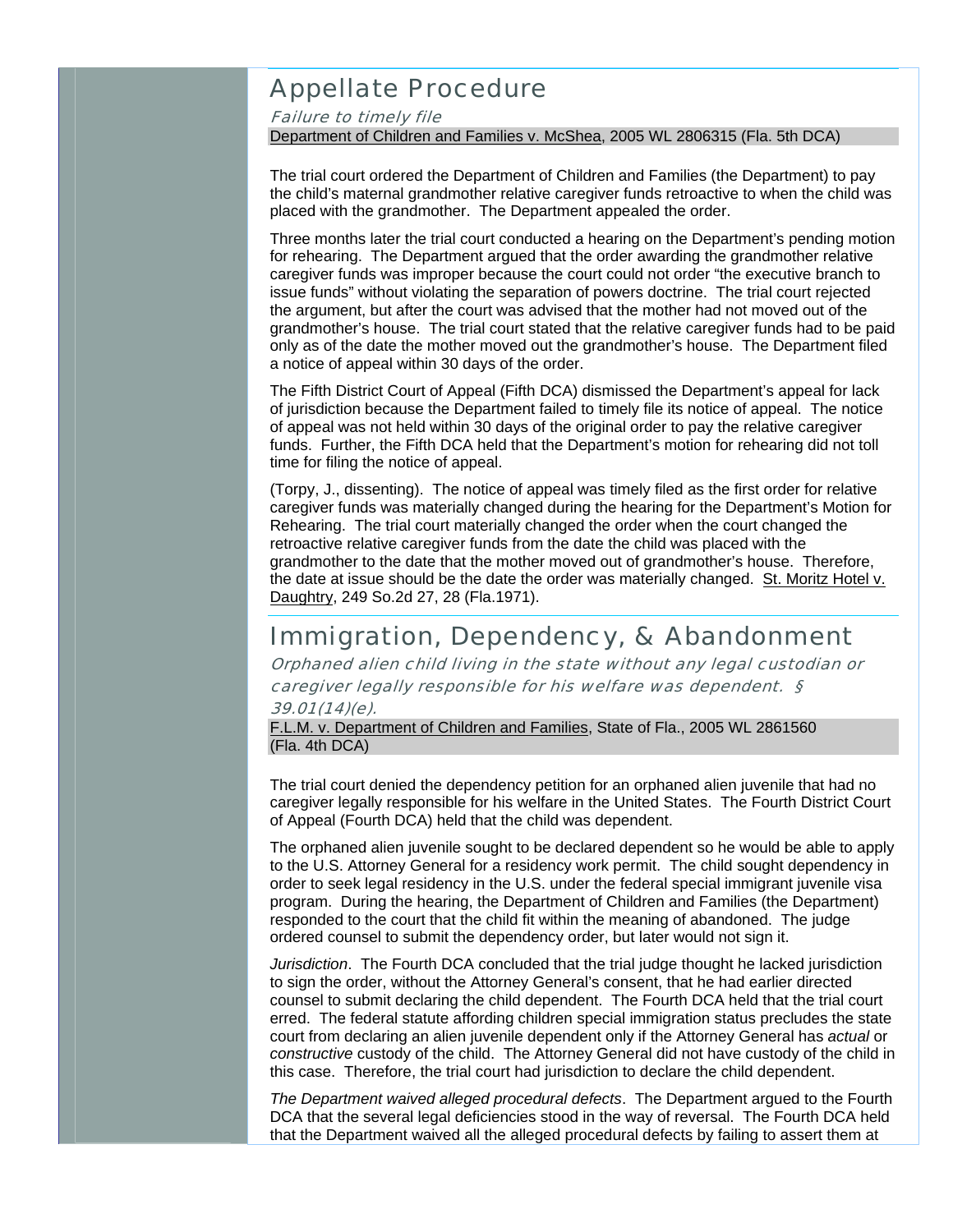### trial.

*Dependency*. The Fourth DCA held that the child fit within the meaning of dependent under § 39.01(14)(e), Fla. Stat. (2005) as the child was a minor child in Florida without parents or legal guardian. However, the Fourth DCA stated the child was not abandoned, as asserted during the hearing by the Department. The statute defines abandoned as the failure, while being able, to provide a minor child with support, guidance, and supervision. The parents in this case were deceased – unable to provide for their child.

*Motivation for declaration of dependency irrelevant*. The Fourth DCA disagreed with the Department's argument that the child's motivation in being declared dependent was not proper use of Florida's laws and resources. The Fourth DCA held that if the child qualifies for a declaration of dependency under the Florida statutes, the child's motivation is irrelevant.

The Fourth DCA declared the child dependent and provided that the Department's responsibility over him terminated when he attained the age of 18. $\Phi$ 

### Adoption of Proposed Order

In re T.D., 2005 WL 2218026 (Fla. 2d DCA)

The trial court terminated parental rights (TPR) to the parties' daughter. The parents argue that the termination warrants reversal because the trial judge adopted the Department of Children and Family Services' (the Department) proposed judgment. The Second District Court of Appeal (Second DCA) held that it was not reversible error to adopt the Department's order. The Second DCA based its decision on Perlow v. Berg-Perlow, 876 So.2d 383 (Fla. 2004) and related cases. The Supreme Court in the Berg-Perlow case stated that in marital proceedings: (1) the trial judge may ask both parties or one party to submit a proposed final judgment; (2) if proposed final judgments are filed, each party should be given an opportunity to review the other party's proposed final judgment and make objections; (3) if only one party submits a proposed final judgment, there must be an opportunity for review and objections by the opposing party; and (4) prior to requesting proposed final judgments, the trial judge should, when possible, indicate on the record the court's findings of fact and conclusions of law.

The Second DCA held that, in this case, the judge followed the dictates of Berg-Perlow. The trial judge's failure in the TPR action to state his findings of fact and conclusions of law on record before he agreed to the parties' request to submit proposed orders did not warrant reversal of the termination of parental rights. However, the Second DCA encouraged other circuits to state the findings of fact and conclusions of law before requesting proposed orders.

Further, the judge gave all parties sufficient time after trial to prepare and submit judgments. The judge waited seven days after receiving parties' proposals to announce his ruling, thereby giving parents ample time to object to the Department's proposed order. The judge had sufficient time to study orders and determine whether one accurately set out his own view of evidence and legal conclusions to be drawn from the evidence. The Second DCA held that the parents failed to demonstrate the circumstances surrounding the entry of the judgment created an appearance that the judge did not exercise his independent judgment. The Second DCA affirmed the trial court's holding.  $\mathbf{\Phi}$ 

### Federal Case

Younger Abstention Doctrine 31 Foster Children v. Bush, 329 F. 3d 1255 (11th Cir. 2003)

A group of thirty-one foster children (plaintiffs) brought suit against the Governor of Florida, the Secretary of the Florida Department of Children and Families (DCF) and the administrators of fourteen of DCF's districts (defendants). The plaintiffs alleged widespread deficiencies in the foster care system in violation of the United States Constitution and federal statutory law. The plaintiffs moved for certification of a statewide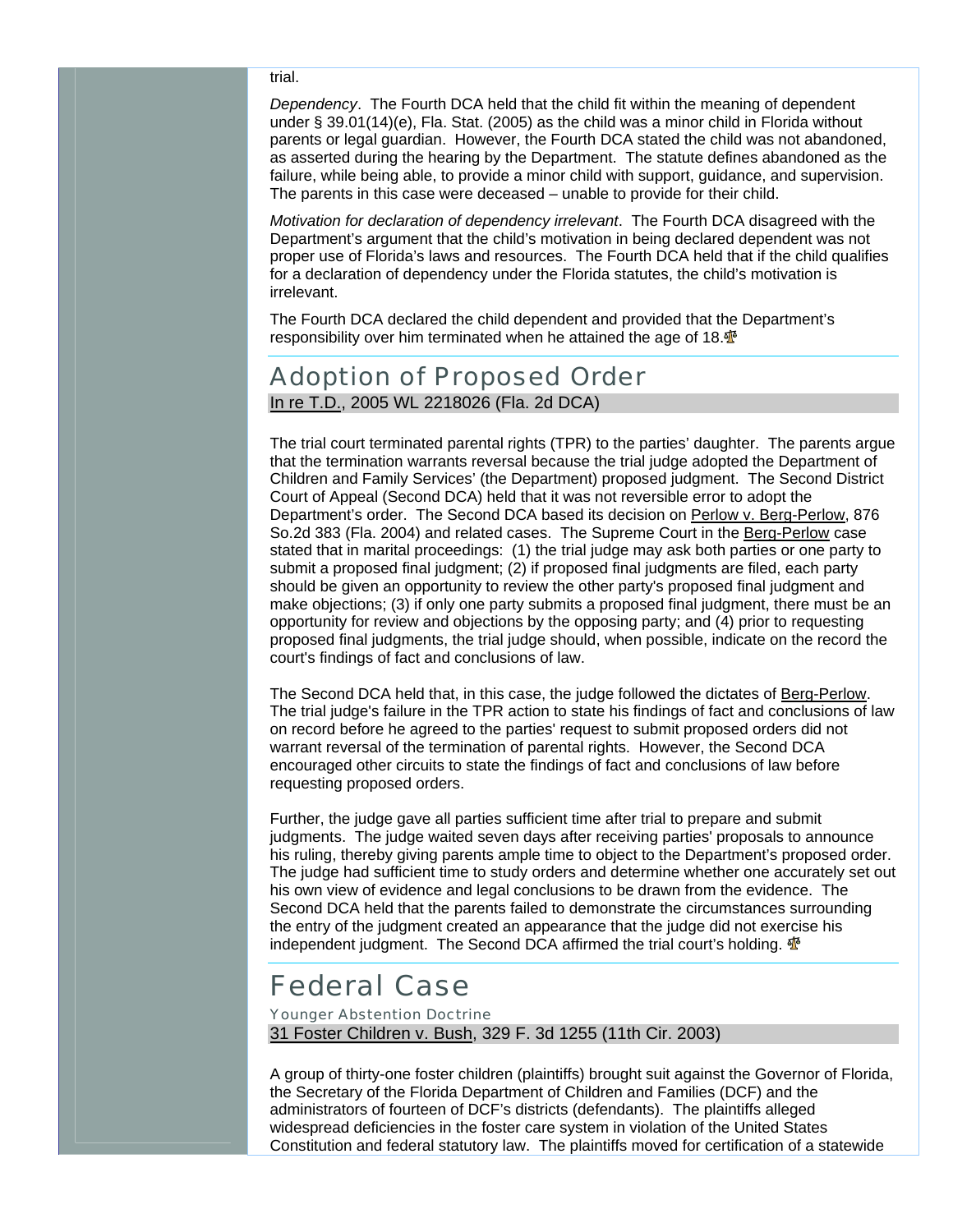class and sought declaratory and injunctive relief from the federal court. The federal district court dismissed all of the plaintiffs' claims on the proceedings and only eleven of the plaintiffs who remained in the custody of DCF appealed.

One of the holdings of the case dealt with the *Younger* abstention doctrine. The Eleventh Circuit also held the district court was correct in dismissing the plaintiffs' claims under the *Younger* abstention doctrine. The plaintiffs were seeking relief that would interfere with the ongoing state dependency proceedings by placing decisions that were in the hands of state courts under the direction of the federal district court. An essential part of court's inquiry when deciding whether there is ongoing state proceedings is whether the state proceeding in question is one with which a federal lawsuit will interfere; if there is no interference, then abstention is not required

On motion for *Younger* abstention, plaintiffs have burden of establishing that state proceedings do not provide an adequate remedy for their federal claims. Minimal respect for state processes precludes any presumption that state courts will not safeguard federal constitutional rights. Federal court should assume that state procedures would afford an adequate remedy, in the absence of any unambiguous authority to contrary. The Eleventh Circuit added that a Florida state court could remedy the harms that a child in DCF's custody might suffer. Portions of the court's order were vacated, portions were affirmed, and the case was remanded.  $\mathbf{\Phi}$ 

## Evidence Review: Statement of the Child Victim

Hearsay Exception; Statement of the Child Victim Section 90.803(23)

Hearsay is a statement, other than one made by the declarant while testifying at the trial or hearing, offered into evidence to prove the truth of the matter asserted. The necessary reliability of the statement is lacking because the jury cannot observe the demeanor of the witness when the statement was originally made, and there was no opportunity for crossexamination at that time. Thus, if the statement is hearsay, it is generally inadmissible. However, the Florida Evidence Code provides 28 specific exceptions to the hearsay rule – one of them being the Statement of the Child Victim.

### Child hearsay comes in

If it is reliable and trustworthy + child testifies (subject to cross-examination) **or**

If it is reliable and trustworthy  $+$  child does not testify  $+$  there is other corroborating evidence

Requirements §90.803(23), Fla. Stat. (2004)

- **Out-of-Court Statement:** a statement made without benefit of crossexamination
- By a child victim with a physical, mental, emotional, or developmental age of 11 or less
- Describing an act of child abuse, neglect, or sexual abuse,
- **Performed in the presence of, with, on, or by declarant child.** 
	- o The exception does not apply to statements of children who are witnesses and not victims. State v. Dupree, 656 So.2d 430 (Fla.1995).

Court must conduct a hearing and make all of the following findings: That the statement concerns an act of child abuse or neglect, any act of sexual abuse against a child, the offense of child abuse, the offense of aggravated child abuse, or any offense involving an unlawful sexual act, contact, intrusion, or penetration performed in the presence of child;

AND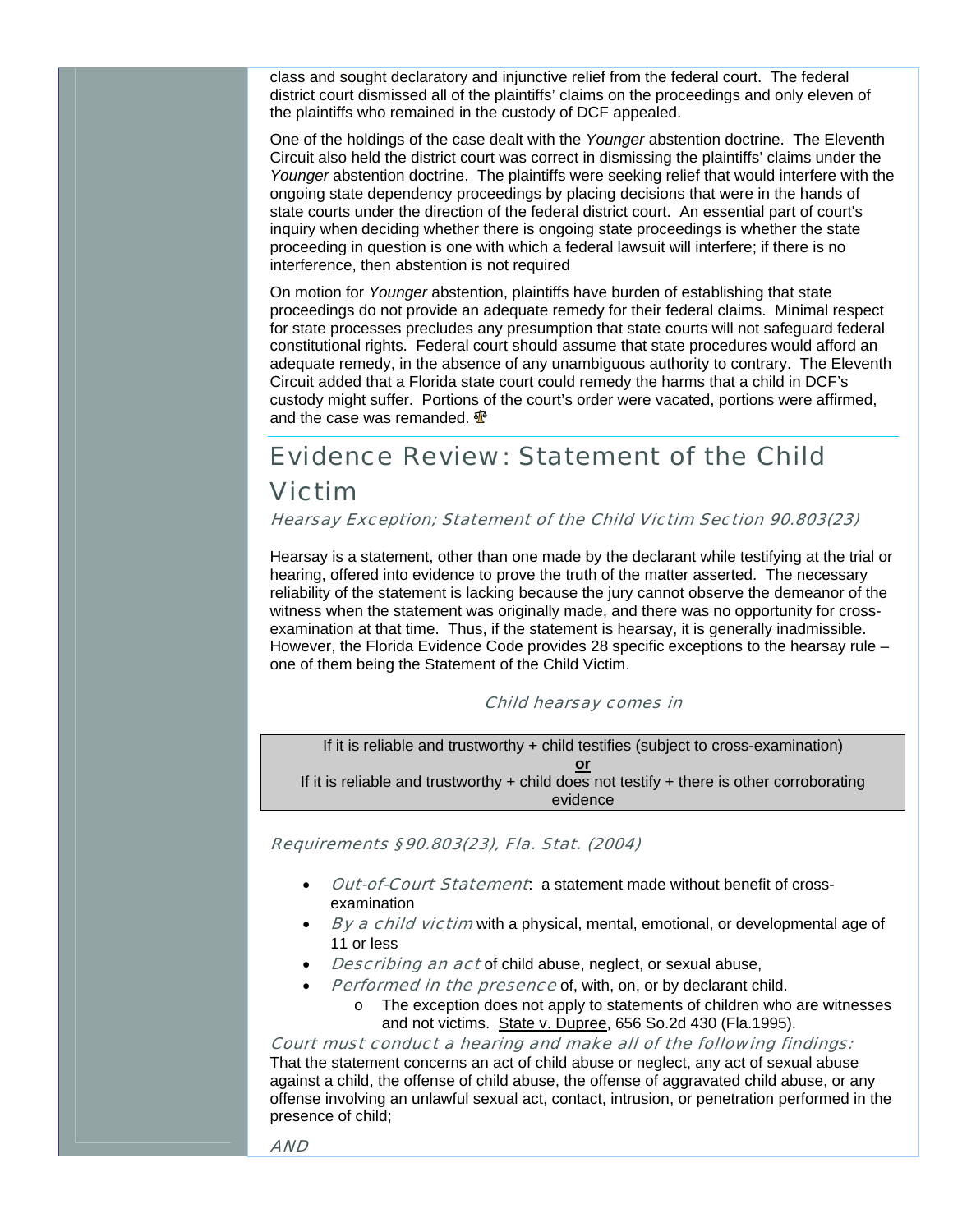That the statement does not indicate a lack of trustworthiness;

#### AND

- That the time, content, and circumstances of the statement provide sufficient safeguards of reliability.
- Court may consider any of the following to make a determination that the *time*, *content,* and *circumstances* of the statement are reliable:
	- o Statutory
		- The mental and physical age and maturity of the child;
		- The nature and duration of the abuse or offense;
		- The relationship of the child to the offender;
		- The reliability of the assertion;
		- The reliability of the child victim; and
		- Any other factor deemed appropriate.
	- o Case Law
		- The statement was spontaneous and was made in response to questions from adults; the mental competence of the child; the possibility of improper influence; State v. Townsend, 635 So.2d 949(Fla. 1994).
		- Child-like description of the act; Perez v. State, 536 So.2d 206, 211(Fla.1988).
		- The ability of the child to distinguish reality from fantasy; whether the statements were vague and partially contradictory; State v. Romanez, 543 So.2d 323 (Fla. 3d DCA 1989).
		- **Time of incident relative to time of statement; Jaggers v. State,** 536 So.2d 321(Fla. 2nd DCA 1988).
		- **EXEC** Clarity, detail; experience of the interviewers; non-leading questions. M.H. v. Department of Health and Rehabilitative Services, 703 So.2d 1195 (Fla. 1st DCA 1997).

#### AND

The child either:

**Testifies** 

OR

- Is unavailable as a witness; however there must be other corroborative evidence of the abuse or offense.
	- o To find that the child witness is unavailable, the court must make a finding that the child's participation in the trial or proceeding would result in a substantial likelihood of severe emotional or mental harm OR make findings pursuant to §90.804(1) (hearsay exceptions; declarant unavailable).  $\Phi$

### [www.guardian](http://www.guardian/)adlitem.org

If you would like to make suggestions for our newsletter, contribute an article or have an idea for an article, please contact Liz Damski at Elizabeth.damski @gal.fl.gov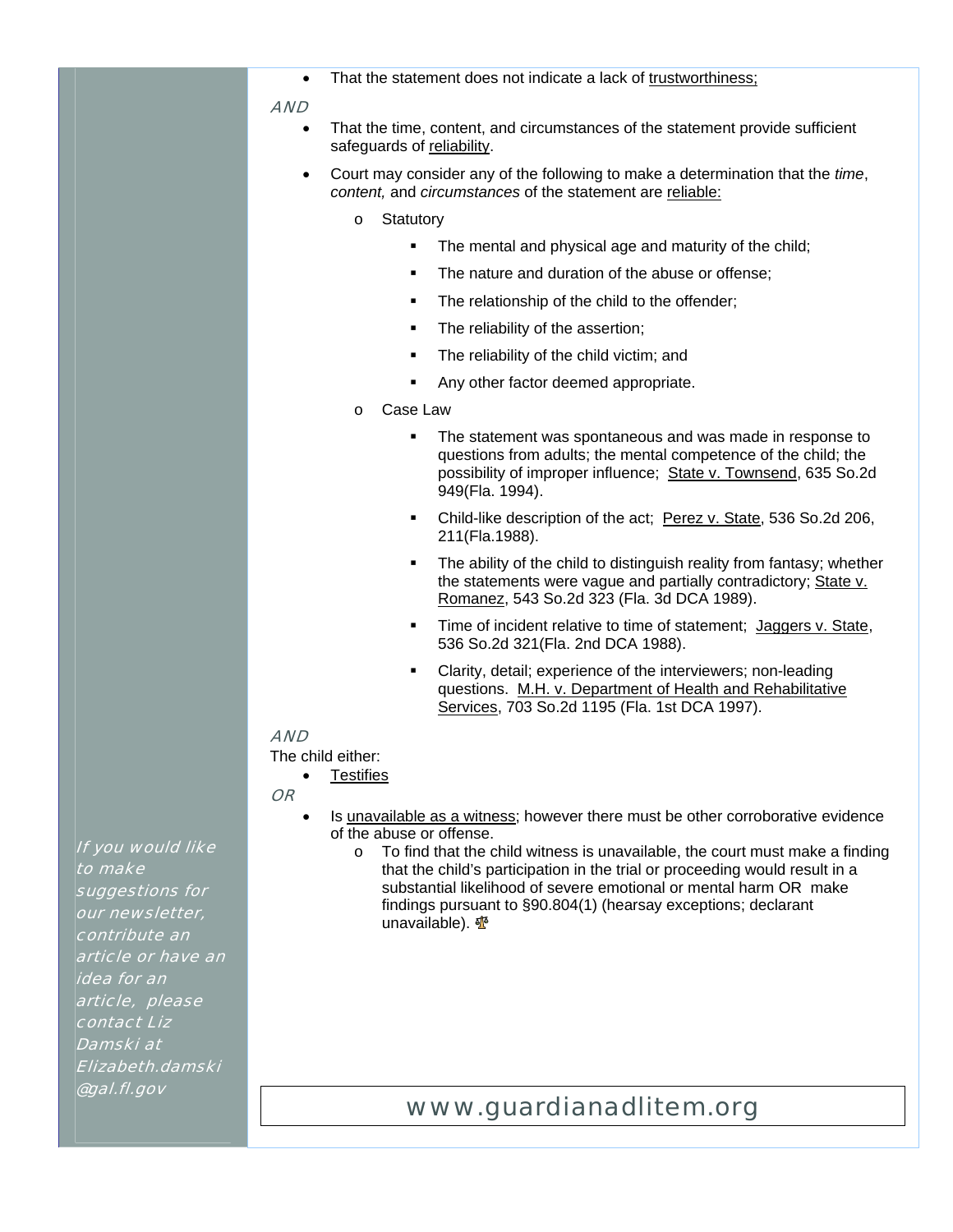